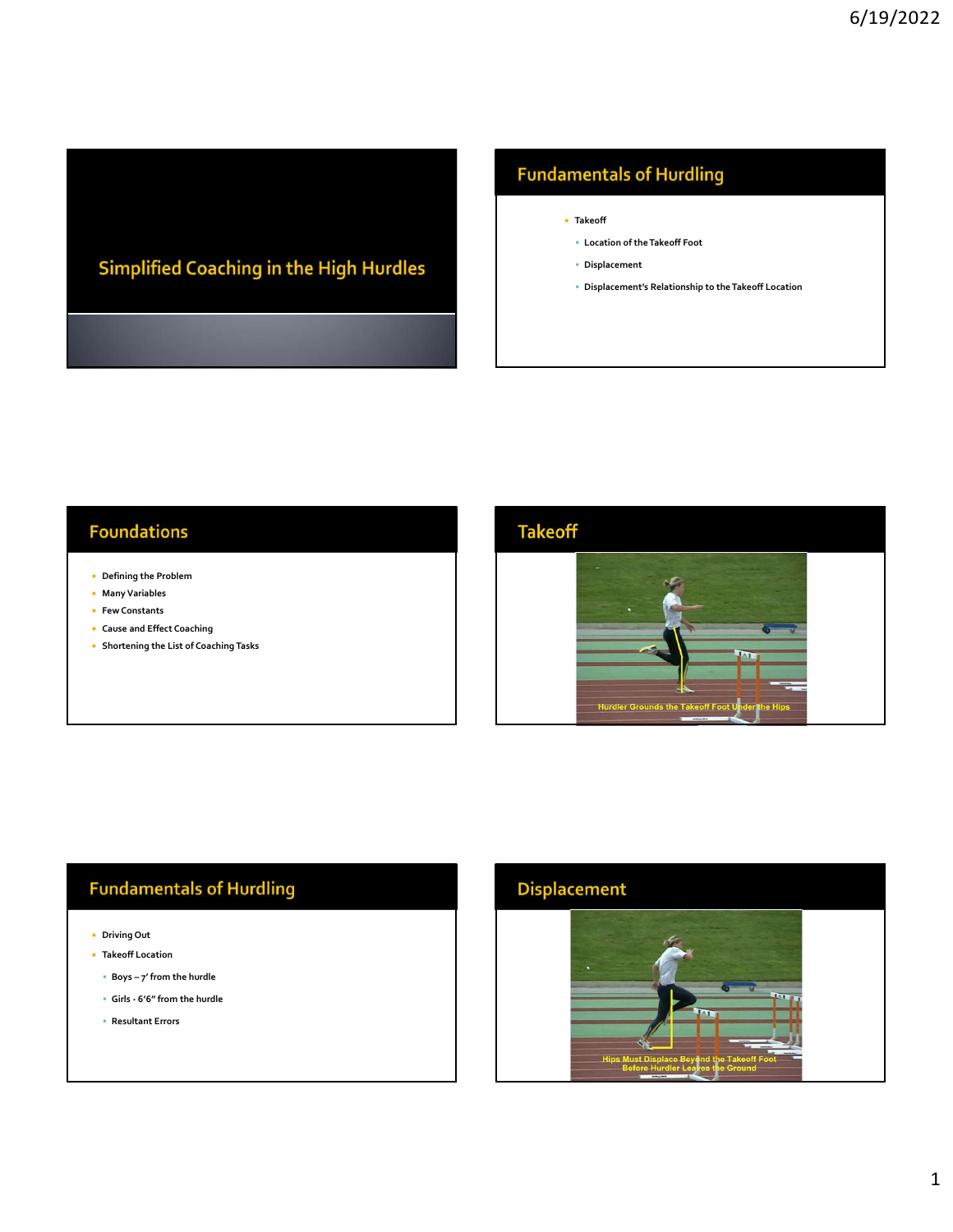



### **Fundamentals of Hurdling**

- **Pelvic Posture** 
	- Neutral Pelvic Alignment
	- Bending and Pelvic Unbalance
	- Keeping the Hips Elevated



### **Fundamentals of Hurdling**

- The Lead Leg
	- Sequential Extension
	- Common Errors
	- **Ignoring the Lead leg**

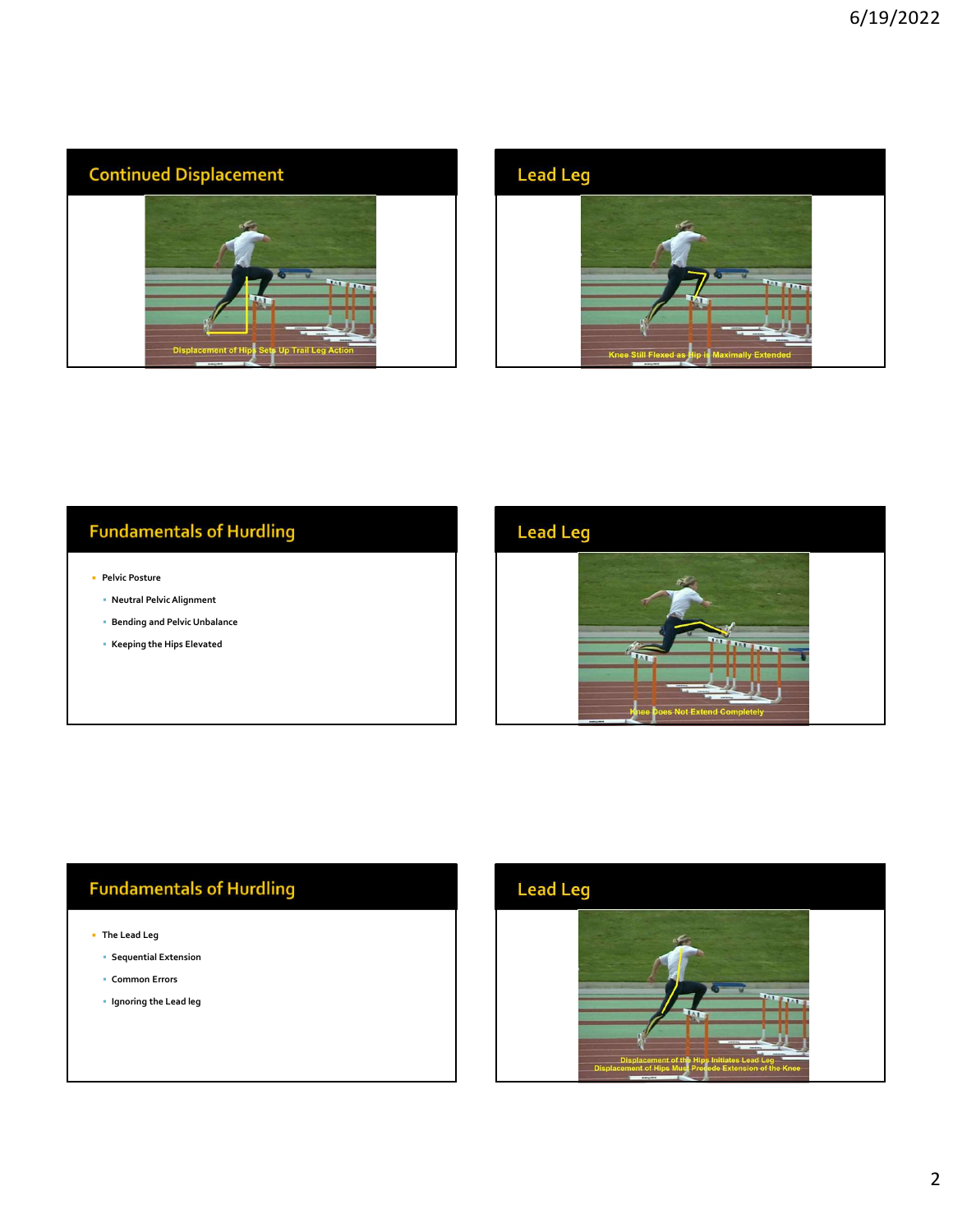### **Fundamentals of Hurdling**

- The Trail Leg
	- Relationship to Displacement
	- Elastic Responses in the Hip Flexors The Trail Leg<br>
	• Relationship to Displacement<br>
	• Elastic Responses in the Hip Flexors<br>
	• Fueling the Trail Leg<br>
	• Ignoring the Trail Leg<br>
	• Ignoring the Trail Leg<br>
	• Mid Arms<br>
	• Ignoring the Arms<br>
	• Ignoring the Arms<br>
	• Ig
	- Fueling the Trail Leg
	-

### **Fundamentals of Hurdling**

- -
	- **Symptomatic**
	- Pelvic Alignment
	- Wild Arms
	- **Ignoring the Arms**



### **The Resultant Coaching List**

- **Posture**
- Displacement
- **Takeoff Location**



## **Hurdle Cues and Coaching Practices**

- "Feel Your Trail Leg Behind You"
- "Stay Up As You Hurdle"
- Understanding Stride Length/Frequency Relationships
- Using the Trail Leg to Determine Takeoff Location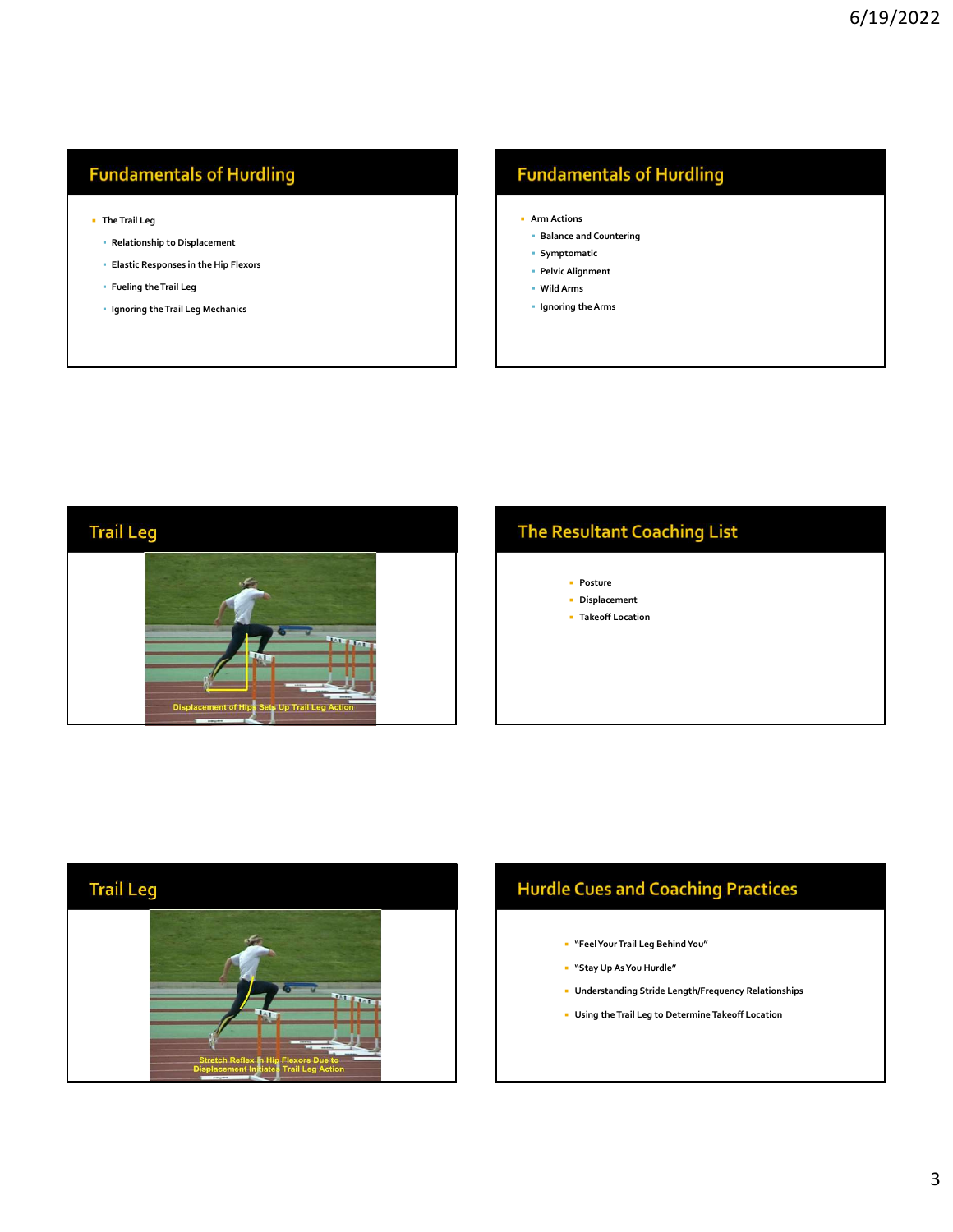

### The System

- **Evaluations**
- Posture
- Takeoff Location

- The Approach to the First Hurdle
	-
	- Naked Approaches
	- $-4+4$
	- Using Stride Frequency/Length Relationships
	- Adjustments

- **Evaluating Posture**
- The Beltline
- Common Problems
- Evaluating Takeoff Location
- Lead-Trail Leg Time Differential
- Quick and Late Trail Leg

### The System

- Running and Evaluating the Hurdles
	- Coaching Position –From Behind
	- Clear #1
	- Add Hurdles Progressively

#### **Other Issues and Problems in Hurdle Coaching**

- Hitting Hurdles
- Stability Reflexes
- Postural Faults Shin Angles
- **Bailing Out**
- Too Far
- Solutions
- Discounting the Hurdles
- **Minimizing Drills**

4